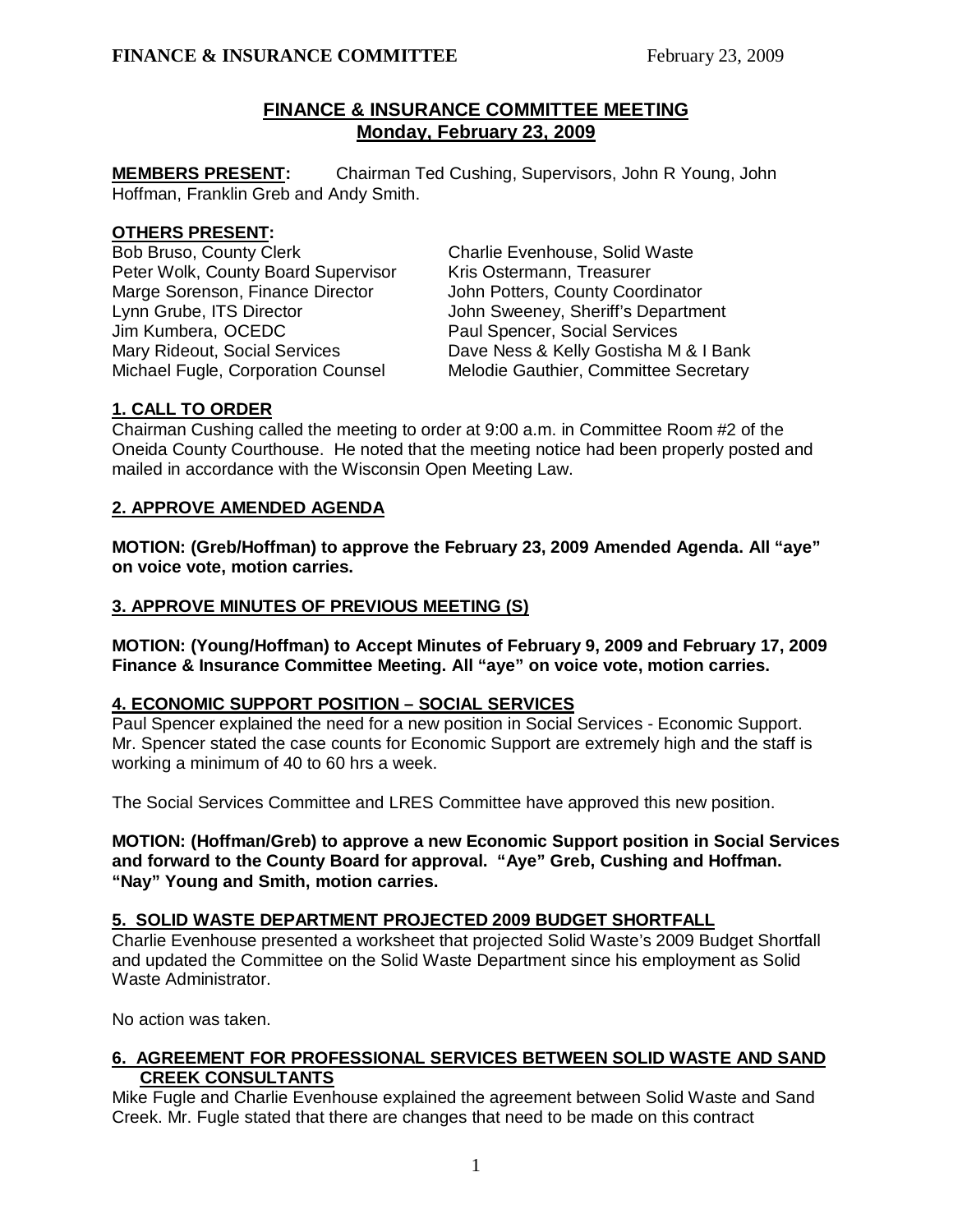agreement and Sand Creek will need to send their Certificates of Insurance before Corporation Counsel can consult with Wiese Risk Management.

The Committee agreed to have the agreement brought back to the March 9, 2009 meeting.

## **7. UPDATE INVESTMENT POOL**

Marge Sorenson updated the committee on the Investment Pool.

The Committee accepted the report and took no further action.

#### **8. OCEDC - REVOLVING LOAN TO AVANTI HEALTH & REHABILITATION CENTER, LLC**

Jim Kumbera explained the Oneida County Revolving Loan Committee has approved a loan in the amount of \$250,000 at 4% for 7 years to Avanti Health & Rehabilitation Center, LLC of Minocqua. Avanti Health & Rehabilitation Center, LLC has obtained this facility, personal property and operating license from Dr. Kate Newcomb Convalescent Center. The center is in need of replacement and Avanti Real Estate Investment, LLC is constructing a new 72 bed facility.

 Mr. Kumbera is requesting the Finance and Insurance Committee approve the action of the Oneida County Revolving Loan Committee.

 **MOTION: (Greb/Hoffman) to approve and accept the action of the Oneida County Revolving Loan Committee and the loan in the amount of \$250,000 at 4% for seven years. All "aye" on voice vote, motion carries.** 

#### **9. M & I PRESENTATION**

Dave Ness and Kelly Gostisha updated the committee on the Oneida County Investment Portfolio. (See portfolio for details in County Clerk's office – Finance and Insurance minute's book). The Committee took no action on the report

## **10. VOUCHERS, REPORTS AND PURCHASE ORDERS**

#### **County Clerk**

Robert Bruso presented bills and vouchers for approval.

### **MOTION: (Smith/Greb) to approve the Clerk's bills and vouchers. All "aye" on voice vote, motion carries.**

#### **Line Item Transfer**

Postponed to next meeting, March 9, 2009.

#### **Endorse Blanket Purchase Order**

Robert Bruso presented a Blanket Purchase Order for approval

### **MOTION: (Young/Hoffman) to approve the Clerk's Blanket Purchase Order. All "aye" on voice vote, motion carries.**

#### **Treasurer**

Kris Ostermann presented bills and vouchers for approval.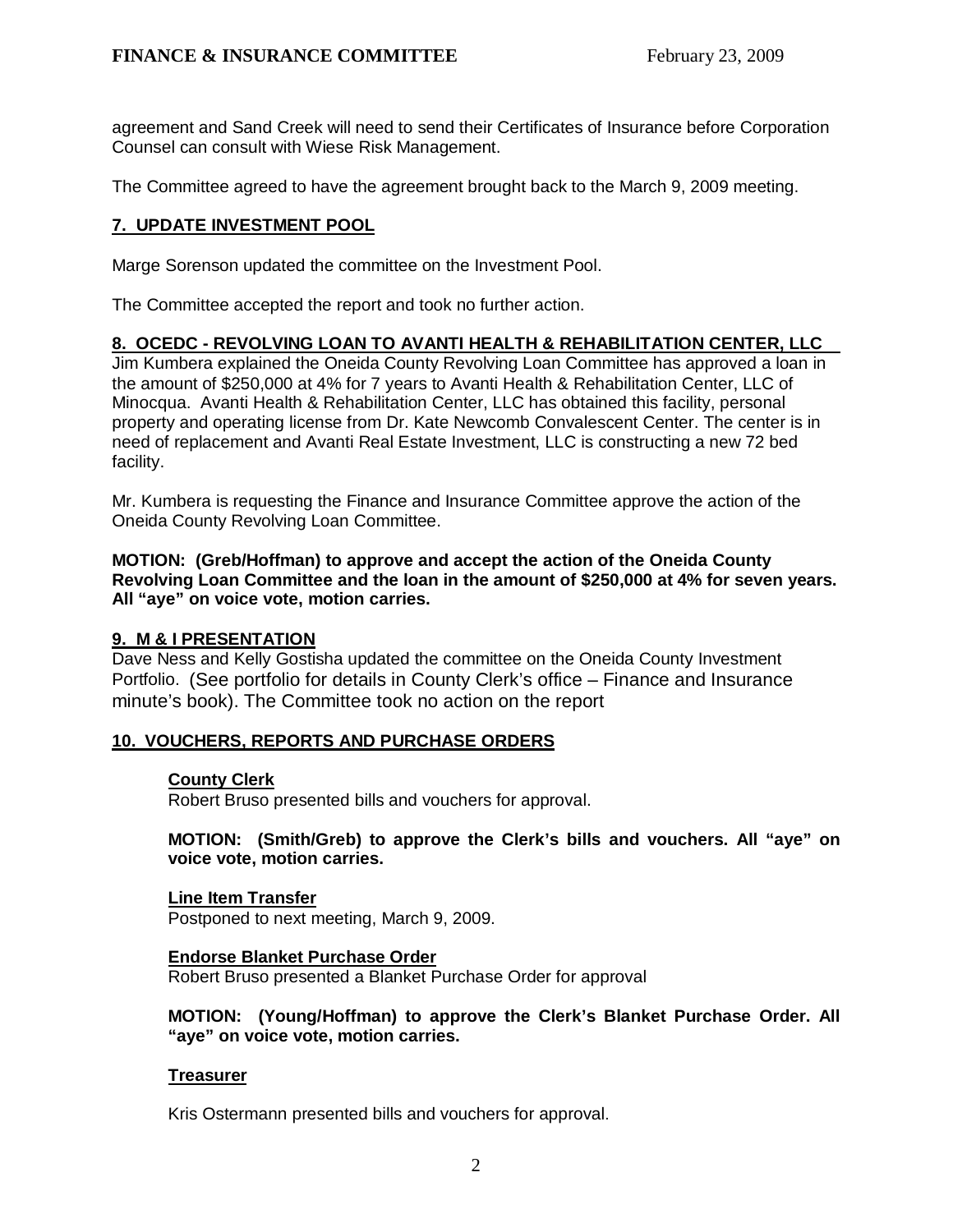### **MOTION: (Smith/Greb) to approve the Treasurer's bills and vouchers. All "aye" on voice vote, motion carries.**

 Declaration of Unlawful Tax WIS STATS 74.35 & 74.33 Kris Ostermann presented seven Declarations of Unlawful Tax WIS STATS 74.35 & 74.33 for approval.

**MOTION: (Smith/Cushing) to approve the seven Declarations of Unlawful Tax WIS STATS 74.35 & 74.33 as presented and forward to the County Board. All "aye" on voice vote, motion carries.**

January 2009 Treasurer's Monthly Statement of Cash Account

Kris Ostermann presented the Treasurer's Monthly Statement of Cash account for approval.

Committee accepted the Treasurer's Monthly Statement and took no further action.

#### **Information Technology Services**

Grube presented bills and vouchers for approval

**MOTION: (Smith/Hoffman) to approve ITS bills and vouchers. All "aye" on voice vote, motion carries.** 

#### **Finance**

Marge Sorenson presented bills and vouchers for approval.

#### **MOTION: (Greb/Cushing) to approve Finance bills and vouchers. All "aye" on voice vote, motion carries.**

#### Monthly General Investment Statement

Marge Sorenson presented the Monthly General Investment Statement for approval.

Committee accepted the Monthly General Investment Statement and took no further action.

#### Continuing Appropriations Special Response Team

John Sweeney is requesting to carry over \$5,319.63 into the 2009 budget for purchases that were intended in 2008 for the Special Response Team, in 2008.

#### **MOTION: (Smith/Greb) to approve the carry over of \$5,319.63 from the 2008 Special Response Teams budget to their 2009 budget. All "aye" on voice vote, motion carries.**

#### Discuss 2009 Budget Reviews

Margie Sorenson highlighted some of the areas of the state's current revenue shortfalls, the governor's proposed 2009-2011 state budget and their effect on Oneida County's 2009 and 2010 budgets. She stated that each department received a copy of a state budget analysis drafted by the Wisconsin Counties Association and she instructed department heads to identify what impacts the state's revenue shortfall will have on their own departmental budgets. The group continued discussions on the state and county